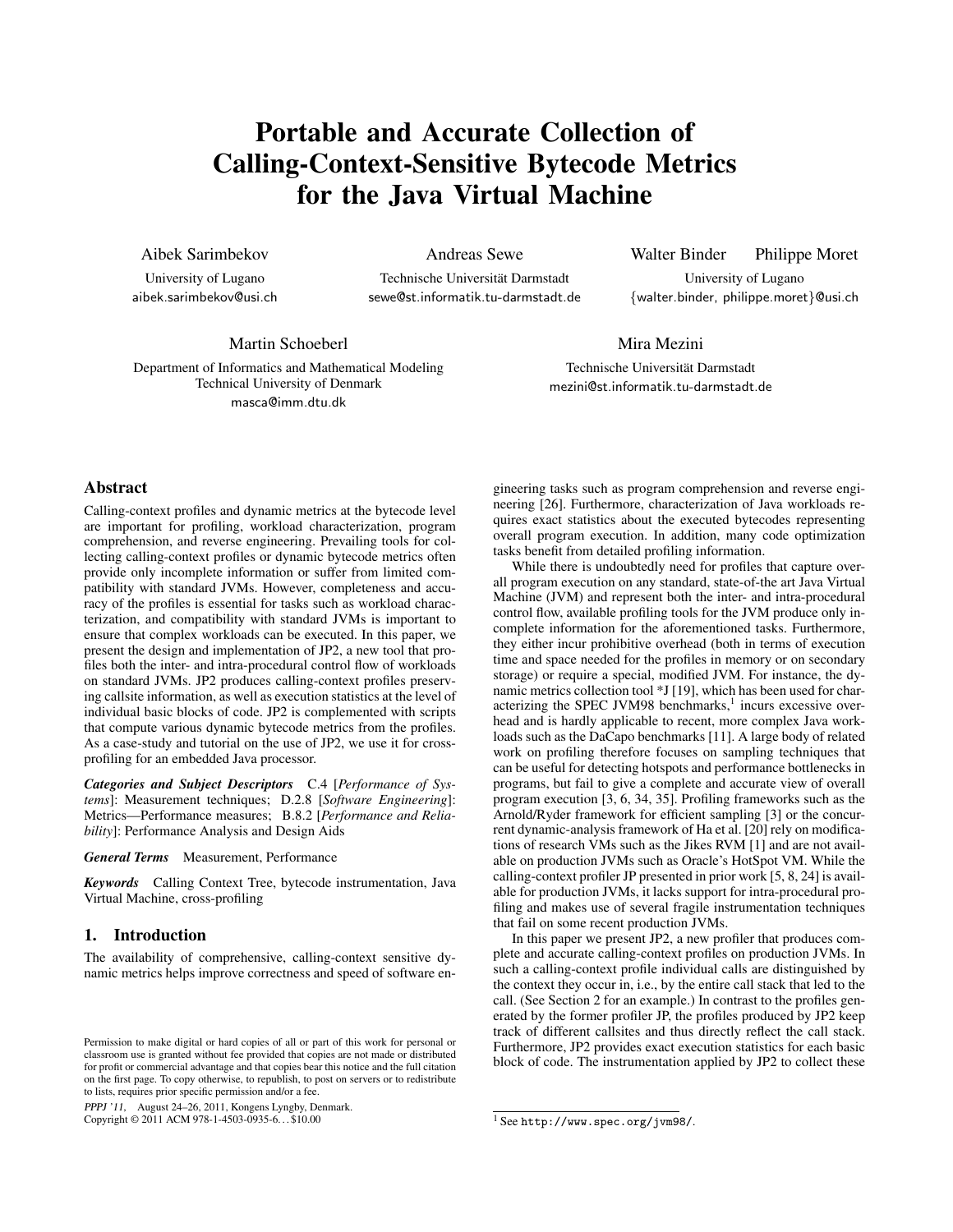profiles avoids structural modifications of classfiles as much as possible in order to achieve compatibility with production JVMs.

Completeness of the profile means that after an initial JVM bootstrapping phase (which ends with the invocation of the application's main method), the invocation of every method<sup>2</sup> is profiled. This definition of profile completeness implies that invocations of native methods from bytecode as well as call-backs from native code into bytecode need to be tracked as well. Furthermore, certain bytecodes like instanceof or new may trigger method invocations to load or initialize a class. These implicit invocations also have to be tracked. Accuracy of the profile means that it faithfully represents program execution and implies, for example, that method invocation counters and callsite information are correctly tracked.<sup>3</sup> The intra-procedural control flow is provided for each non-native method; for each basic block, an execution counter is kept. JP2 supports pluggable basic block analysis algorithms [\[8\]](#page-9-10).

The resulting profile is represented as a single Calling Context Tree (CCT) [\[2\]](#page-9-12) for all threads executing in the JVM. JP2 uses a thread-safe, non-blocking data structure to store the CCT at runtime. This data structure has been tuned to minimize the number of allocated objects. For each calling-context, only two objects are allocated: one object representing the calling-context as a node in the CCT, and one array keeping track of the execution counts of each basic block in the corresponding method.

JP2 offers several plugins to serialize the CCT upon program termination. The plugin used in this paper stores the CCT in an XML format. Together with the stored classfiles, converted to XML by the ASM bytecode engineering library,<sup>4</sup> various dynamic metrics can be computed using XQuery [\[12\]](#page-9-13) scripts by crossreferencing between CCT and classfiles.

To show the versatility of our approach and as a tutorial for computing dynamic metrics with the help of JP2 and XQuery, we use JP2 for cross-profiling embedded Java applications [\[9,](#page-9-14) [10\]](#page-9-15). That is, we illustrate XQuery scripts that take the profile produced in any host environment on any standard JVM and estimate the CPU cycles the same program run would consume on an embedded Java processor that serves as cross-profiling target. In this example, we exploit both the intra-procedural and the inter-procedural information conveyed in the profile.

The original, scientific contributions of this paper are four-fold:

- 1. We discuss the instrumentation performed by JP2.
- 2. We explain the thread-safe, non-blocking data structure employed by JP2.
- 3. We illustrate the use of XQuery scripts to compute dynamic metrics from JP2's output. Cross-profiling for an embedded Java processor serves us as a case study.
- 4. We present a detailed evaluation of profiling overhead with the DaCapo benchmarks, exploring the different sources of overhead.

JP2 is Open-Source, licensed under the GNU General Public License. It requires JDK 1.6 or higher (if native-method prefixing is enabled) and has been tested with different versions of Oracle's JDK 1.6 under Linux, Mac OS X, and Windows. The profiler and associated tools are available for download from the project's website:

#### <http://jp-profiler.origo.ethz.ch/>

An initial paper on JP2 has been previously presented at the ByteCode'11 workshop [\[27\]](#page-9-16). However, our previous work considered neither intra-procedural profiling at the basic block level, nor thread-safety of the CCT data structure, nor the computation of dynamic metrics with XQuery scripts, nor a detailed analysis of the sources of overhead.

This paper is structured as follows: First, Section 2 describes the instrumentation scheme applied by JP2, before Section 3 provides details on the thread-safe, non-blocking data structure used. Next, Section 4 briefly discusses how profiles are serialized. Section 5 presents an extensive case study on using JP2 and XQuery for cross-profiling an embedded Java processor. Section 6 evaluates the performance of JP2 and its various features. Finally, Section 7 discusses related work, before Section 8 concludes.

#### 2. Instrumentation

In this section, we discuss the instrumentation scheme applied by JP2. For illustration, let us consider the example class Demo shown in Figure 1. While simple in nature, the example serves to illustrate several interesting cases, including a polymorphic callsite. In the example, the BP comments specify the bytecode positions<sup>5</sup> of callsites in the compiled bytecode.

A schematic representation of the CCT corresponding to one execution of the main method is shown in Figure 2. For each node in the CCT, we store the method identifier, the bytecode position of the callsite, the number of method invocations, and the basic-block execution counts. As we can see in Figure 2, the root node has the (artificial) bytecode position  $-1$ , since it is invoked upon JVM startup. At bytecode position 16 in the method Demo.sumAreas(Shape[]), there is a polymorphic callsite targeting the methods Composite.area() and Square.area(), respectively, which are represented by two distinct CCT nodes. At that callsite, method Square.area() is dynamically invoked twice, and the execution statistics for these two method executions are stored in the same CCT node, since they occur in the same (callsite-aware) calling-context.

In the example in Figure 1, method Demo.sumAreas(Shape[]) has four basic blocks that are executed one, four, one, and three times, respectively. Note that the default basic block analysis algorithm used by JP2 generates rather large basic blocks [\[8\]](#page-9-10), as method invocations do not necessarily end basic block. The corresponding control flow graph is related to the factored control flow graph [\[15\]](#page-9-17).

Figure 3 shows the instrumentation that JP2 inserts into the method Demo.sumAreas(Shape[]). While JP2 operates at the bytecode level, for better readability we illustrate the instrumentation in terms of the corresponding Java code.

For each thread, the current CCT node and the bytecode position of the last (potential) callsite are kept in thread-local variables that are updated upon method entry and completion. These thread-local variables are accessed through the four static methods JP2Runtime.getCurrentNode(), JP2Runtime.setCurrentNode(), JP2Runtime.getBP(), and JP2Runtime.setBP(). For performance reasons, the thread-local variables are implemented as instance fields that have been directly added to the java.lang.Thread class. This is one of the few exceptional cases where JP2 modifies the structure of a classfile.

CCT nodes are represented by instances of type CCTNode. This type offers the methods profileCall and profileBasicBlock. The method profileCall takes a method identifier, the bytecode position of the callsite, and the number of basic blocks in the method as arguments and sets the current node to the callee. String constants stored in the classfile constant pools serve as method identifiers. The method profileCall returns the CCTNode instance rep-

<sup>&</sup>lt;sup>2</sup> In this paper 'method' stands for 'method or constructor.'

<sup>3</sup> For call-backs from native code into bytecode, callsite information is not available, but must be denoted by a special value (e.g.,  $-1$ ).

<sup>4</sup> See <http://asm.ow2.org/>.

<sup>&</sup>lt;sup>5</sup> The first instruction in a method has position  $BP = 1$ .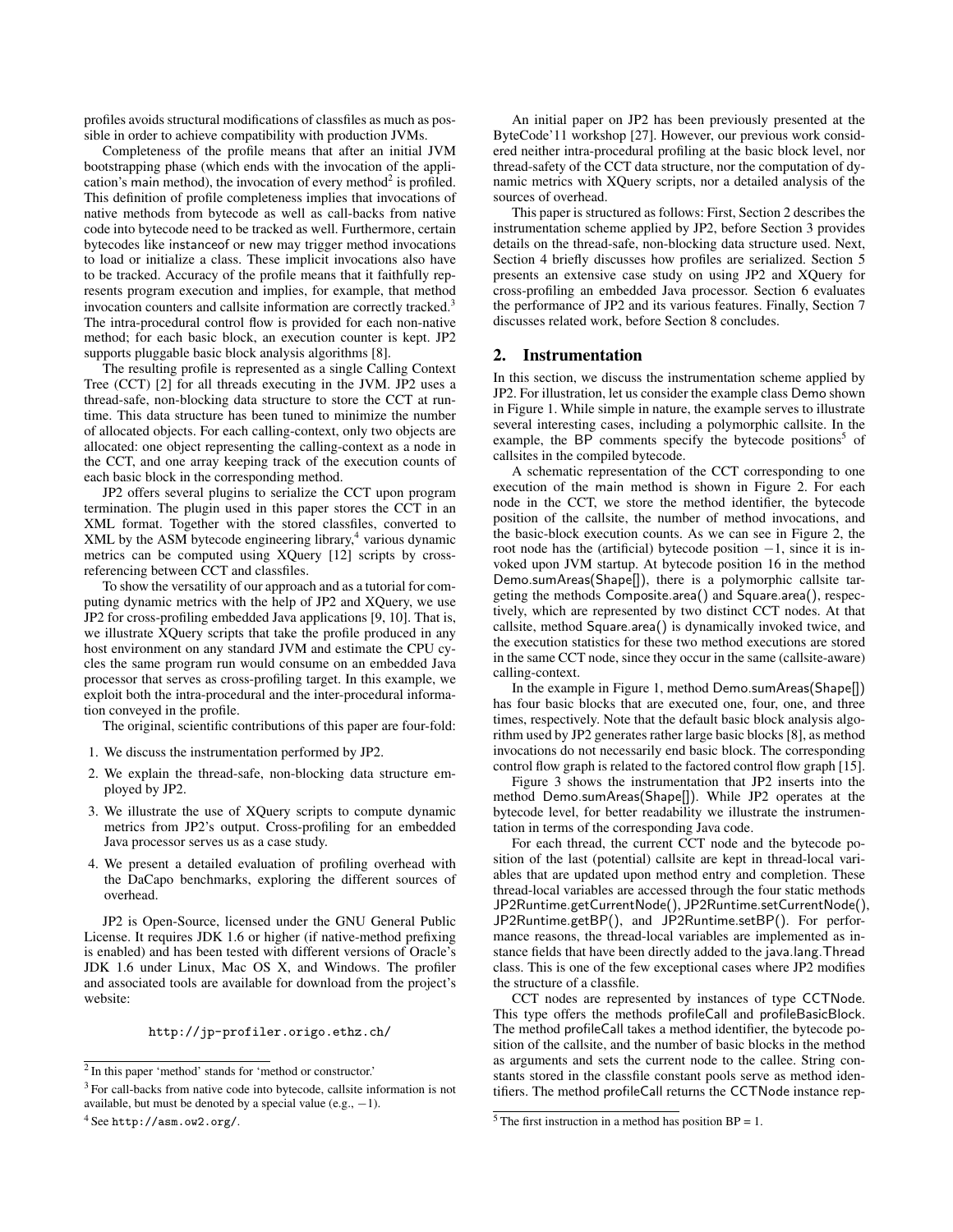

Figure 2. Calling context tree produced when executing Demo.main (cf. Figure 1). Each node contains the number of method invocations ( $^m$ ) and the execution counts of the method's basic blocks ( $_{[n_1,n_2,...]}$ ) in a given calling context. The edges are labelled by the bytecode position at which respective call was made ( $@p$ ).

resenting the corresponding callee node or creates the node if it does not yet exist. An invocation of profileCall is inserted upon each method entry to find (or create) the CCT node representing the current callee. Method profileBasicBlock takes the index of a basic block (which is currently being entered) and increments the corresponding counter in the CCT node.<sup>6</sup> An invocation to profileBasicBlock is inserted at the beginning of each basic block. The implementation details, as far as the CCT's runtime representation is concerned, of CCTNode will be discussed in Section 3.

Before each (potential) callsite, JP2's instrumentation scheme inserts a call to JP2Runtime.setBP() with the position of the bytecode that may trigger a method invocation. Therefore, invocations to JP2Runtime.setBP() are inserted before each invoke bytecode as well as before bytecodes that may trigger class loading or class initialization (e.g., instanceof, new). Hence, dynamic class loading and the execution of class initializers are also represented correctly in the CCT.

JP2 applies its instrumentation scheme for every non-native method, including methods in the Java class library. It thus guarantees completeness of the produced profiles. Instrumenting the Java class library is not trivial, since both the base program being instrumented and the code inserted by JP2 make use of it [\[7,](#page-9-18) [33\]](#page-9-19). JP2 uses polymorphic bytecode instrumentation (PBI) [\[23\]](#page-9-20) to allow the instrumented and the original versions of the Java class library to coexist. PBI relies on code duplication within method bodies. Depending on the control flow, the corresponding version of the code (either instrumented or original) is executed. A thread-local flag indicates whether execution is at the level of the base program or at the level of the inserted profiling code. Using PBI requires no structural modifications of classfiles.

JP2 is a load-time instrumentation tool relying on a classfile transformer (package java.lang.instrument). Some classes are loaded during JVM bootstrapping before the classfile transformer is registered. JP2 instruments these classes after bootstrapping and redefines them. That is, JP2 relies on the class redefinition (also known as hotswapping) feature provided by modern JVMs, such as by Oracle's HotSpot production VMs.

Since native methods have no bytecode representation, JP2 uses native method prefixing (a feature of the  $JVMTI<sup>7</sup>$  introduced in JDK 1.6) to wrap each native method with a non-native method that can be instrumented. Details on this approach can be found elsewhere [\[27\]](#page-9-16).

## 3. Runtime CCT Representation

Designing a memory-efficient runtime CCT representation is crucial, because the CCT can become very large, literally comprising millions of nodes. For each CCT node, method and callsite identifiers, a method invocation counter, and an array of basic block execution counters need to be stored; to minimize the risk of arithmetic overflow, all counters shall be long values.

Because JP2 has to support profiling of multi-threaded applications, thread-safety of the runtime CCT representation is crucial. There are several ways to achieve thread-safety: maintaining a separate, thread-local CCT for each thread; using synchronization upon CCT access; or using compare-and-swap (CAS) in a thread-safe, non-blocking data structure. The first option may significantly increase the memory footprint for multi-threaded applications. In particular, for applications using thread pools, the CCTs of the worker threads are likely to exhibit similar structure. Furthermore, there may be need for integrating the thread-local CCTs into a shared data structure, for example, upon thread termination. The second option avoids the replication of CCTs and is easy to implement, but may incur high synchronization overhead. JP2 implements the third option, which is more challenging but promises to offer thread-safety in a shared CCT with less overhead than using synchronization.

Figure 4 illustrates JP2's implementation of the class CCTNode. For each node  $n$  in the CCT, the nodes representing the callees are kept in a binary search tree rooted at the field  $n$  callees. The fields  $n$  callees. left and  $n$  callees right refer to the left respectively right branches of this search tree. For each CCTNode instance, the fields left and right therefore represent sibling calling contexts in the CCT. A unique method identifier (including the fully qualified classname, the method name, and the method signature) and the bytecode position of the callsite in the caller method serve

<sup>6</sup> What is considered a basic block is configurable; in particular, instructions that throw exceptions may or may not end a basic block, depending on the desired level of accuracy [\[8\]](#page-9-10).

 $7$  See [http://download.oracle.com/javase/6/docs/technotes/](http://download.oracle.com/javase/6/docs/technotes/guides/jvmti/) [guides/jvmti/](http://download.oracle.com/javase/6/docs/technotes/guides/jvmti/).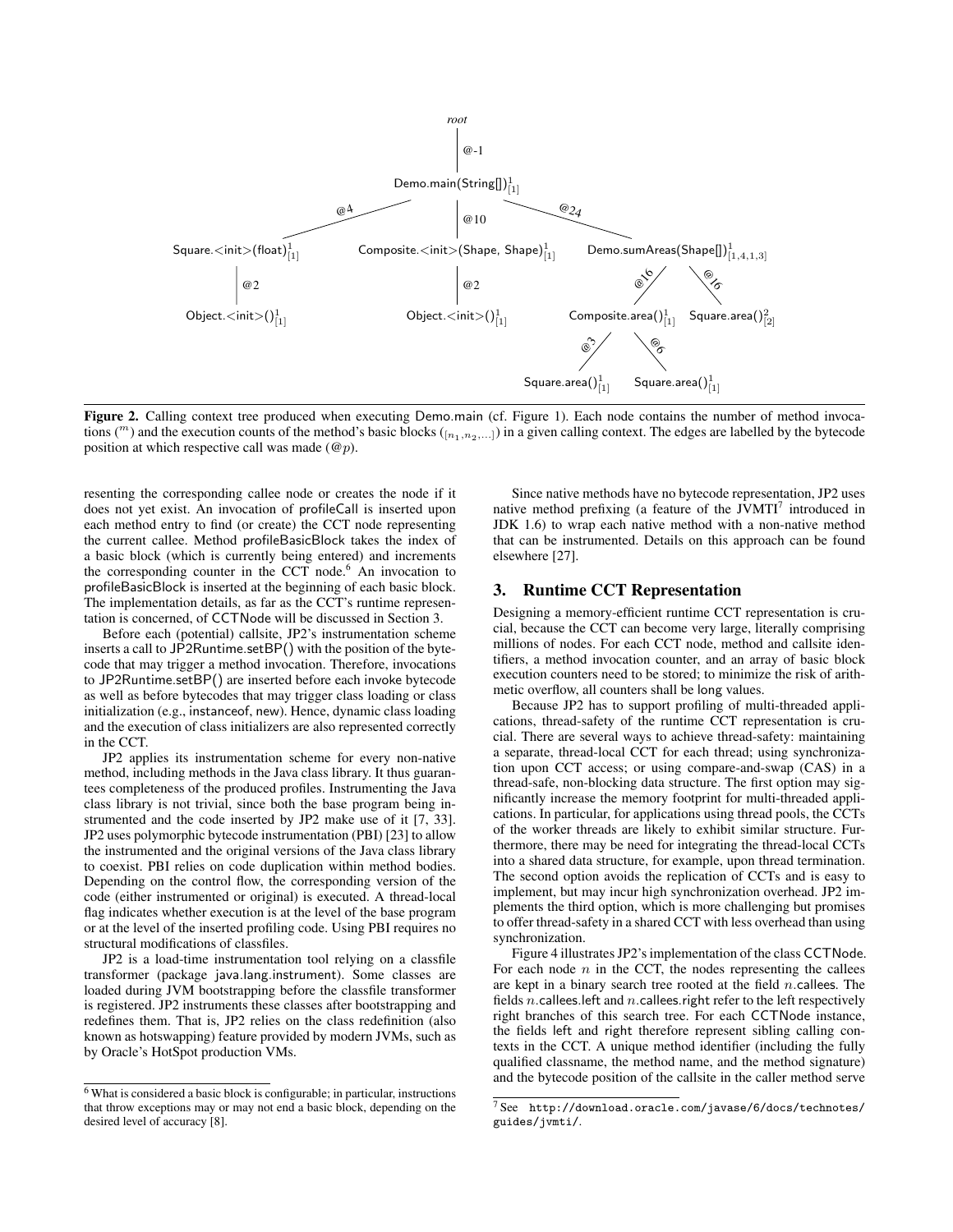public final class CCTNode {

}

```
private final String mid; // Method identifier
private final int bp; // Bytecode position of the callsite
private final AtomicLongArray bbs; // Execution counters for basic blocks
private volatile CCTNode left, right; // Siblings in the CCT
private volatile CCTNode callees; // Children in the CCT
private volatile long calls; // Number of method calls
private static final AtomicReferenceFieldUpdater<CCTNode, CCTNode> leftUpdater =
   AtomicReferenceFieldUpdater.newUpdater(CCTNode.class, CCTNode.class, "left");
private static final AtomicReferenceFieldUpdater<CCTNode, CCTNode> rightUpdater =
   AtomicReferenceFieldUpdater.newUpdater(CCTNode.class, CCTNode.class, "right");
private static final AtomicReferenceFieldUpdater<CCTNode, CCTNode> calleesUpdater =
   AtomicReferenceFieldUpdater.newUpdater(CCTNode.class, CCTNode.class, "callees");
private static final AtomicLongFieldUpdater<CCTNode>callsUpdater =AtomicLongFieldUpdater.newUpdater(CCTNode.class, "calls");
private static final CCTNode ROOT = new CCTNode(null, -1, 0);
private CCTNode(String mid, int bp, int numerOfBBs) {
   this.mid = mid;
   this.bp = bp:
   this.bbs = new AtomicLongArray(numberOfBBs);
  callsUpdater.set(this, 1);
}
public void profileBasicBlock(int bbIndex) {
   bbs.incrementAndGet(bbIndex);
}
public CCTNode profileCall(String mid, int bp, int numberOfBBs) {
   CCTNode n, alloc;
   // Find or create CCT node. Double−check to reduce risk of creating a node that becomes garbage immediately.
  \overrightarrow{if} ((n = calleesUpdater.get(this)) == null) {
      if (calleesUpdater.compareAndSet(this, null, (alloc = new CCTNode(mid, bp, numberOfBBs)))) return alloc;
      else n = calleesUpdater.get(this);
   }
  int hash_MID = System.identityHashCode(mid);
   while (true)String n_MID;
      if ((n\_MID = n.mid) == mid & & n.bp == bp)callsUpdater.incrementAndGet(n); return n;
      \} else if (hash_MID <= System.identityHashCode(n_MID)) {
         CCTNode nLeft;
         if ((nLeft = leftUpdater.get(n)) == null) { // Find or create CCT node
            if (leftUpdater.compareAndSet(n, null, (alloc = new CCTNode(mid, bp, numberOfBBs)))) return alloc;
            else n = leftUpdate.get(n);} else {
            n = nLeft;}
      } else {
         CCTNode nRight;
         if ((nRight = rightUpdater.get(n)) == null) { // Find or create CCT node
            if (rightUpdater.compareAndSet(n, null, (alloc = new CCTNode(mid, bp, numberOfBBs)))) return alloc;
            else n = rightUpdater.get(n);} else {
            n = nRight;}
      }
   }
}
```
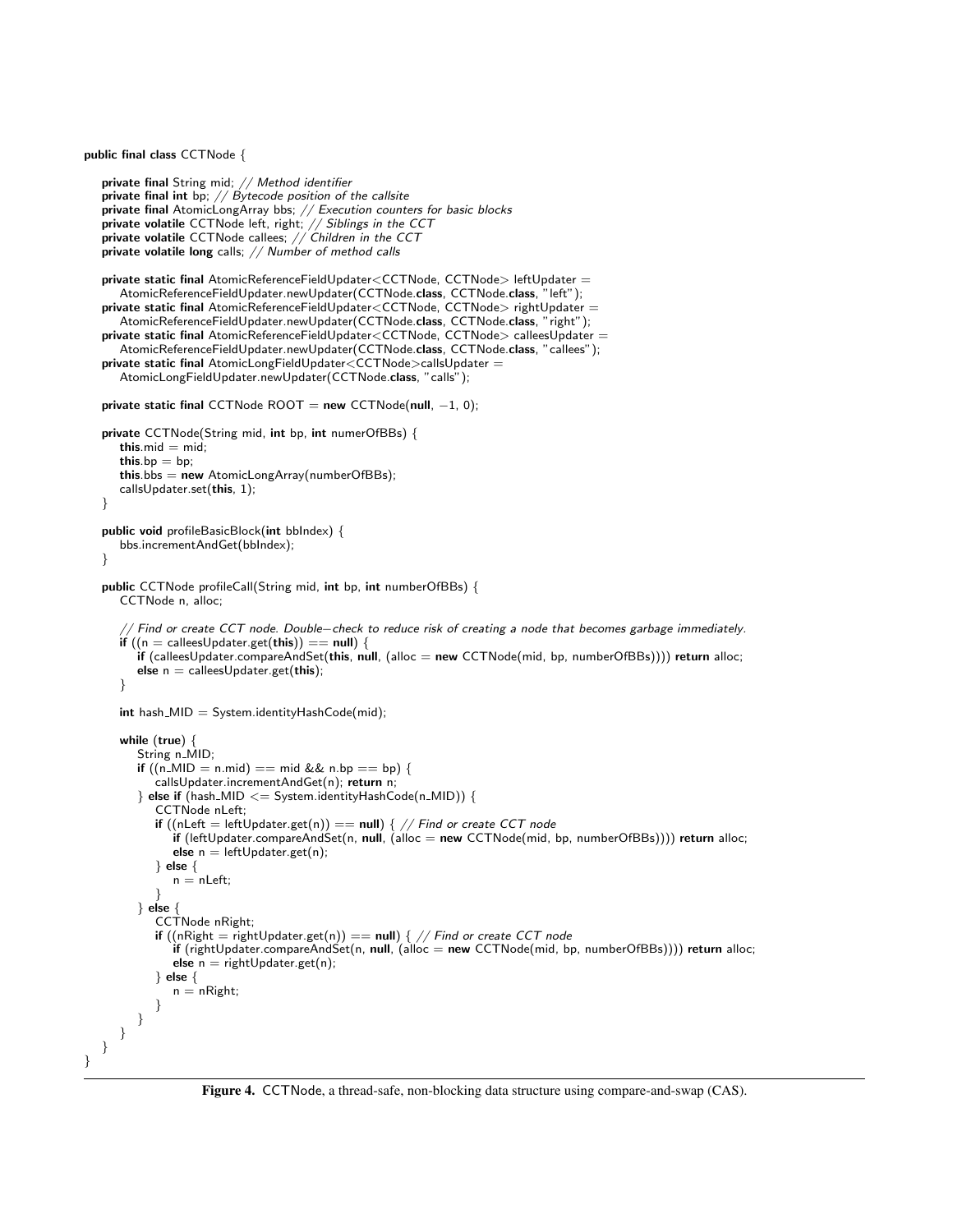```
public interface Shape { float area(); }
public class Square implements Shape {
   final float a;
   public Square(float a) {
      super(); // BP = 2this.a = a;
   }
   public float area() { return a∗a; }
}
public class Composite implements Shape {
   final Shape x, y;
   public Composite(Shape x, Shape y) {
      super(); // BP = 2this.x = x; this.y = y;
   }
   public float area() {
      float a1 = x \cdot a \cdot a (); // BP = 3float a2 = y.area(); \frac{1}{7} BP = 6
      return a1 + a2;
   }
}
public class Demo {
   public static void main(String[] args) {
      Shape s1 = new Square(2); // BP = 4
      Shape s2 = new Composite(s1, s1); // BP = 10sumAreas(new Shape[] \{ s1, s2, s1 \}); // BP = 24}
   static float sumAreas(Shape[] ss) {
      float sum = 0:
      int i = 0;
      while (true) {
         if (i >= s.length)return sum;
         else
             sum += ss[i++].area(); // BP = 16}
   }
}
```
Figure 1. Example base program to be instrumented by JP2 (The abbreviation BP stands for "bytecode position").

as a compound key in the binary search tree. The search algorithm compares keys for identity rather than for equality; this is possible because JP2 stores method identifiers as string constants in the classfiles' constant pools, which are interned by the JVM. Left/right navigation in the binary search tree relies on the keys' identity hash codes rather than on the keys themselves. While the binary search trees are not necessarily balanced, the use of identity hash codes introduces some randomness that reduces the likelihood of degeneration.

The method profileCall searches for the passed compound key (method identifier mid and bytecode position bp) in the binary search tree representing the callees of this node. If a node with the same key is not found, a new CCTNode instance is created and inserted at a leaf node of the binary search tree (i.e., at a node where the left respectively right reference is null). The node insertion relies on CAS; if another thread inserts another node at the same leaf position before the current thread, the CAS operation fails and the search continues.

```
static float sumAreas(Shape[] ss) {
   int callerBP = JP2Runtime.getBP():
   CCTNode caller = JP2Runtime.getCurrentNode();
   CCTNode callee =
      caller.profileCall("sumAreas(Shape[])", callerBP, 4);
   try {
      callee.profileBasicBlock(0);
      float sum = 0;
      int i = 0;
      while (true) {
         callee.profileBasicBlock(1);
         if (i >= ss.length) {
             callee.profileBasicBlock(2);
            return sum;
         } else {
             callee.profileBasicBlock(3);
             JP2Runtime.setBP(16)
             sum += ss[i++].area(); // BP = 16}
      }
   } finally {
      JP2Runtime.setCurrentNode(caller);
      JP2Runtime.setBP(callerBP);
   }
}
```
Figure 3. Instrumentation scheme applied by JP2 to the method sumAreas(Shape[]) from Figure 1.

The method invocation counter is an atomic long, and the basic block execution counters are stored in an atomic long array. The size of the array is passed to method profileCall (parameter numberOfBBs), and in turn is passed to the CCTNode constructor. The incrementAndGet operations internally rely on CAS to ensure thread-safety. Method profileBasicBlock takes the number of the basic block entered (bbIndex) and increments the corresponding counter in the atomic long array.

Our data structure allocates only two objects for each (callsiteaware) calling context: an instance of type CCTNode and an atomic long array. Atomic field updaters are used to avoid the allocation of additional AtomicReference and AtomicLong objects. In comparison to alternative representations that use hash tables to keep track of callee nodes, our data structure based on binary search trees results in reduced memory consumption (hash tables should not be completely full to avoid too many collisions, thus wasting some space). Furthermore, thread-safety without using any synchronization would be more difficult to achieve in a data structure based on hash tables.

## 4. Profile Dumping and Metrics Computation

JP2 offers a flexible plugin mechanism for profile serialization. One or more Dumper classes can be registered at VM startup. At VM shutdown, each dumper is passed the CCT produced by JP2; it can then serialize it in a form suitable for offline analysis.

Currently, JP2 ships with four serialization plugins: two plugins serialize profiles in a text-based format and two serialize profiles as XML-based calling context trees and dynamic call graphs, respectively. Figure 5 shows the XML-based calling context tree produced by JP2 for the Demo class shown by Figure 2. As can be seen, JP2 gathers execution counts for both methods and individual basic blocks. Morever, this information is distinguished by calling context. Each callsite encountered during the program's execution gives rise to a new calling context.

Using an XML output format hereby enables us to rely on off-the-shelf tools for the metric computation. In particular, in this paper we show how one can use XQuery [\[12\]](#page-9-13) to formulate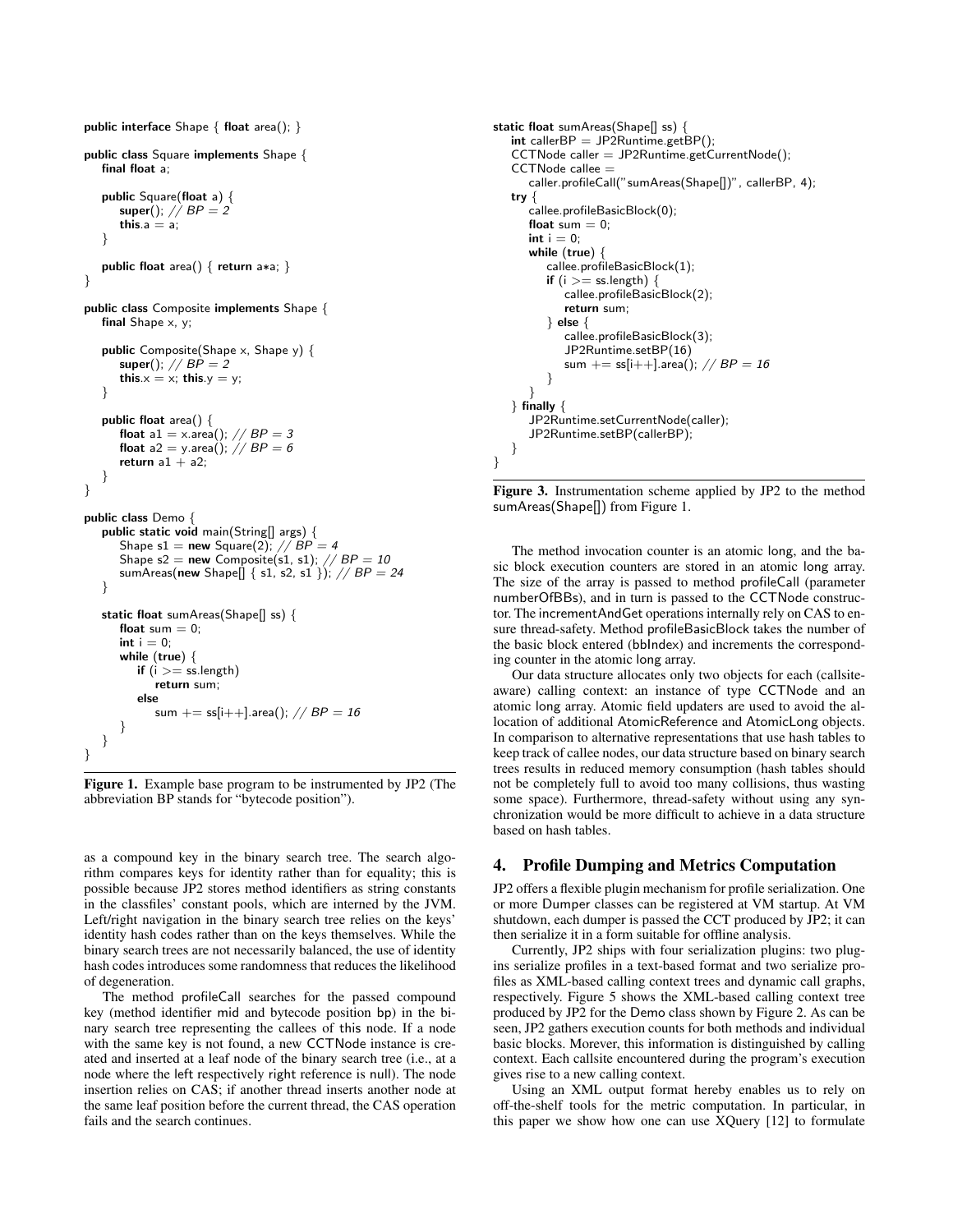```
<callingContextTree>
   <method declaringClass="LDemo;"
          name="main" params="[Ljava/lang/String;" return="V">
      <executionCount>1</executionCount><executedInstructions>30</executedInstructions>
      ...
      <callsite instruction="4">
         <method declaringClass="LSquare;"
                name="&It;init>" params="F" return="V">
         <executionCount>1</executionCount><executedInstructions>6</executedInstructions><callsite instruction="2">
            ...
         \langle / callsite >...
      \langle / callsite >\vec{z} < basicBlock startInstruction="1" endInstruction="30">
         <executionCount>1</executionCount>
      </basicBlock></method>\langle / calling Context Tree
```
Figure 5. Excerpt from the XML-based calling-context-tree profile (cf. Figure 2) for the Demo class from Figure 1.

metrics as queries with respect to the benchmark's profile. As JP2's profiles do not always contain all the information necessary to compute some metrics, in our case study (cf. Section 5) we make use of another of JP2's features, namely its ability to dump all loaded classes. After converting the classes thus dumped into an XML representation, using a converter shipped with the wellknown ASM toolkit, $8$  we are now able to access all necessary information by cross-referencing calling context tree and classes using XQuery.

The resource consumption of such an analysis, both in terms of time and space, depends very much on the XQuery processor used. When dealing with large input documents like our XML-based calling-context-tree profiles, whose size may exceed main memory, it thus becomes crucial to use a processor capable of streaming the input document. This of course requires the analysis to be written in such a way as not to require random access; for most analyses we encountered in practice, this is the case.

# 5. Case Study: Cross-Profiling

To illustrate how to employ JP2 and XQuery to compute custom metrics, we have conducted a case study: cross-profiling [\[9\]](#page-9-14) for the JOP embedded Java processor [\[28\]](#page-9-21). JOP is a Java processor implemented in an FPGA and intended for real-time systems. For such systems, it is important that the worst-case execution time (WCET) of tasks is known. JOP's design thus has a simple timing model to facilitate WCET analysis [\[30\]](#page-9-22). In this case study, we will turn the JOP timing model into a query that estimates the number of cycles JOP takes on a selection of benchmarks.

For the case study we use JP2 to profile the six core bench-marks<sup>9</sup> of the JemBench suite [\[29\]](#page-9-23) for embedded Java. All profiles have been gathered on a desktop Intel Core 2 Duo with 2 GiB of RAM running on the Java HotSpot Server VM with JRE build 1.6.0 24-b07. The JOP processor only acts as a baseline for the profiles' accurary.

Each of these benchmarks was run with a fixed workload using the appropriate harness: fixed.LoopAes, . . . , fixed.LoopUdpIp. While JemBench also offers adaptive workloads, using fixed work-

```
8 See http://asm.ow2.org/asm33/javadoc/user/org/objectweb/
asm/xml/Processor.
```
<sup>9</sup> JemBench also includes several micro-benchmarks covering, e.g., integer arithmetic; these have not been studied in this case study.

loads is crucial when working with JP2; the overhead inevitably incurred by profiling must not affect the workload.

For benchmarking in general and for cross-profiling in particular, it is necessary to exclude the code executed during JVM startup and shutdown from the measurements. For this purpose, JP2 offers the option to only profile code in the dynamic extent of the program's main method.<sup>10</sup> While code outside the dynamic extent of the main method still contributes nodes to the CCT, the nodes' execution count is fixed to 0. This property makes it easy to exclude these nodes after the actual profiling with XQuery:

#### declare variable \$benchmark−nodes :=

 $$cct//cct:method[cct:executionCount > 0];$ 

Depending on the benchmark, this excludes between 3,202 and 3,210 nodes from the CCT.

### 5.1 XQuery for Metric Computation

Using XQuery to estimate the number of cycles needed by JOP to execute each of the benchmarks is conceptually straight-forward:

```
sum(
```

```
for $n in $benchmark−nodes
```
for \$i in 1 to \$n/cct:basicBlock[last()]/@endInstruction return jp2:execution−count(\$n, \$i) ∗ jop:cycle−count(\$n, \$i))

Hereby, the execution count of the  $i$ -th instruction can be computed from the CCT alone, provided JP2 was asked to count basicblock executions as well:

```
declare function jp2:execution−count($m, $i) {
```

```
\text{Im}/\text{cct:}basicBlock[@startInstruction \leq = $i
     and i \leq 0endInstruction]/cct:executionCount
```
Computing the number of cycles it takes to execute said instruction on the JOP processor, however, makes it necessary to consult the bytecode instructions of the method in question:

```
declare function jop:cycle−count($m, $i) {
 let $body :=
      asm:instructions($m/jp2:as−asm−method(.))
 let \text{Sinstein} := \text{Sbody}[\text{Si}]return typeswitch($instruction)
    case element(NOP) return 1
    case element(ACONST_NULL) return 1
    ...
```
};

...

};

While faithful for the vast majority of instructions like nop and aconst\_null, the XML representation produced by ASM does introduce a minor imprecision; shorthand instructions like aload 3 are automatically converted to their more general forms like aload. For most uses of ASM this simplification is harmless and often quite convenient. The JOP processor, however, executes the more general instructions slightly slower; thus, the distinction between aload and its shorthands is important. We have addressed this problem by making assumptions about the Java compiler used to compile the code: The optimistic assumption is that whenever the compiler can use the shorthand form of an instruction, it does. The pessimistic assumption is that the compiler always uses the general form of instructions:

case element(ALOAD) return

<sup>&</sup>lt;sup>10</sup> This option should be used whenever the benchmark harness in question does not offer a dedicated callback mechanism suitable for JP2 [\[27\]](#page-9-16).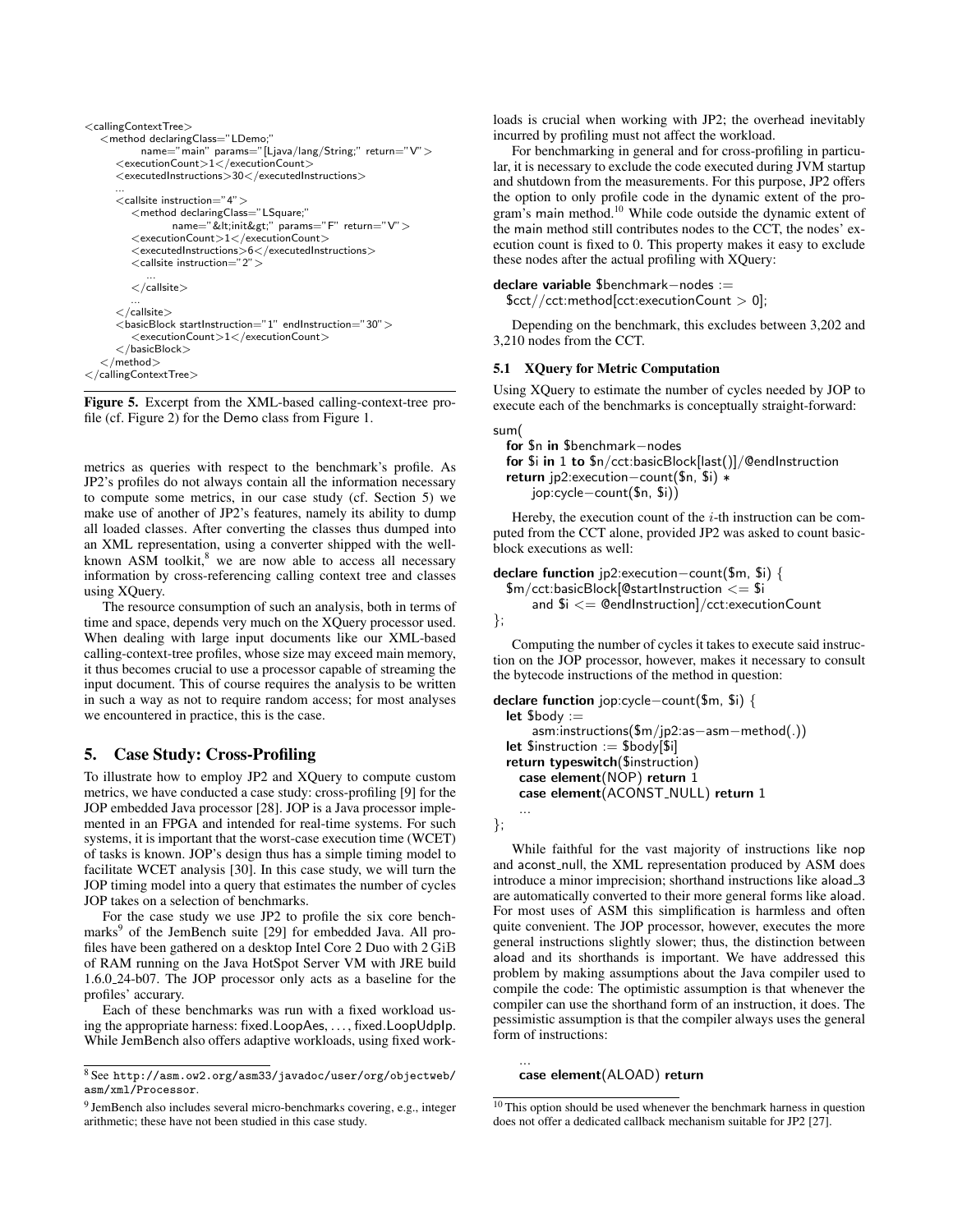|        | if (\$instruction/@var $<=$ 3 and     |
|--------|---------------------------------------|
|        | $$$ optimistic $-$ assumption) then 1 |
| else 2 |                                       |
|        |                                       |

A similar problem arises for the ldc instruction, which also exists in a "wide" form, ldc\_w; both load a value from a constant pool, but the latter, which accepts a wider index into the constant pool, executes slightly slower on JOP. Unfortunately, the XML representation produced by ASM not only hides the differences between the two forms, but it also completely hides the constant pool. It is thus impossible to reconstruct the actual instruction. We therefore again resort to both an optimistic and a pessimistic assumption. That being said, a study of real-world programs has shown that the shorthands are commonly used [\[16\]](#page-9-24); thus, the optimistic assumption is much closer to reality.

But even if assumptions must be made, for most instructions determining the cycle count is straight-forward. For method invocations and returns, however, this proves to be more challenging. The reason is that JOP has to first load the entire target method before control can be transferred. Therefore, the number of cycles it takes JOP to execute a method invocation or return has to include the number of cycles it takes to load said target method. But given the CCT, the target method of a method return is easily obtained:

```
...
case element(RETURN) return 21 +max((0, \text{Sip:read}-wait - states - 3)) +max((0, pop:load-cycles(\text{Smethod}/.../\,.)-$jop:hidden−load−cycles))
...
```
Similar to method returns, method invocations require a new method to be loaded. In the case of dynamically-dispatched method calls, however, the average number of load cycles needs to be computed, as there may be several target methods for a callsite:

```
...
case element(INVOKEVIRTUAL) return 98 +
    2 ∗ $local:read−wait−states +
    max((0, $jop:read–wait–states – 3)) +
    max((0, $jop:read-wait–states - 2)) +max((0, jop:avg−target−load−cycles($method, $i) −
      $jop:invoke−hidden−load−cycles))
 ...
```
By querying the CCT, this is easily done, which illustrates how JP2's callsite awareness can be used to good effect in the computation of dynamic metrics:

```
declare function local:avg−target−load−cycles($n, $i) {
  let $targets :=
       \mathsf{In}/\text{cct:}callsite[@instruction = \frac{1}{2}i]/cct:method
  let \Sigmaexecs := sum(\Sigmatargets/cct:executionCount)
  return sum($targets/(jop:load−cycles(.) ∗
       cct:executionCount div $execs))
};
```
To finish the case study, we only have to fill in the remaining gap, namely the function that computes the number of cycles needed to load a method under one of the two idealized cache regimes, namely one that always hits and one that always misses.

```
declare function jop:load−cycles($method) {
  if ($cache−hits) then 4
  else 6 +(ceiling(jop:bytecode−length($method) div 4) + 1) ∗
        ($jop:read−wait−states + 1)
};
```

|                  | JP2 (Pessimistic) |        | JP2 (Optimistic) | <b>JOP</b> |          |
|------------------|-------------------|--------|------------------|------------|----------|
| <b>Benchmark</b> | miss              | hit    | miss             | hit        | Hardware |
| Kfl              | 72.28             | 51.94  | 66.88            | 48.49      | 48.24    |
| Lift             | 61.08             | 52.90  | 56.22            | 49.26      | 48.42    |
| Udplp            | 140.46            | 113.64 | 131.44           | 108.16     | 108.60   |
| Matrix           | 75.31             | 74.83  | 70.89            | 70.48      | 69.42    |
| Queens           | 262.21            | 209.51 | 236.22           | 197.21     | 199.32   |
| <b>AES</b>       | 566.67            | 513.30 | 556.19           | 509.10     | 454.62   |

Table 1. Comparison of cross-profiling and hardware execution time (in million clock cycles). Cross-profiling was done both under pessimistic and optimistic assumptions about the Java compiler and for one of two idealized instruction cache regimes (cf Section 5.1).

As the number of cycles it takes JOP to load a method depends on the method's size, the bytecode length must be computed. Again, the XML representation produced by ASM hides this detail, so we approximate the method length both under optimistic and pessimistic assumptions about the compiler's ability to select short instructions.

## <span id="page-6-0"></span>5.2 Cross-Profiling Accuracy

Table [5.2](#page-6-0) shows the execution time of the benchmarks in million clock cycles, both when executed on the physical JOP hardware and when obtained by cross-profiling with JP2. As can be seen, the cross-profiling results that always assume a instruction-cache hit are remarkably close to the number of cycles the JOP hardware takes on the benchmarks, regardless of whether one makes optimistic or pessimistic assumptions about the Java compiler's ability to select the shortest instructions. This is a testimony to the effectiveness of JOP's instruction cache.

What is furthermore interesting is that the effect of a Java compiler not using shorthand instructions is quite noticeable on a hardware implementation like JOP. This effect is even more pronounced when the instruction cache is effectively disabled, i.e., if it always misses, as not using shorthands leads to longer methods and thus to more cycles spend on method invocations and returns.

In general, the accuracy of the simple cross-profiler developed in the section is already quite good. The only benchmark for which the number of cycles taken is significantly overestimated—even assuming a perfect instruction cache—is AES. This is because JOP implements arithmetic operations on 64-bit operands in software; only rough estimates have been made about the cycle counts of these operations for the purpose of this case study. More accurate estimates could be made but are beyond the scope of this tutorial.

Nevertheless, the case study helped to uncover a performance bottleneck in the current JOP implementation: 64-bit multiplication. JOP spends two thirds of its execution time in AES performing multiplications in the runtime's pseudo-random number generator (Random.nextInt()). In future work, we will investigate if this is an issue only on JOP or if other Java processors also spend a considerable time in that single method. In the latter case, this is an indication that the AES benchmark is not well designed and needs to be updated to represent a more varied workload.

## 6. Performance Evaluation

To assess the performance overhead incurred by the various features of JP2, we have conducted a series of experiments. In all these experiments, we have used the latest release (9.12, nicknamed "Bach") of the DaCapo benchmark suite [\[11\]](#page-9-2). Of the suite's 14 benchmarks with default workload size, tomcat has been excluded from our experiments as it always exhibits a StackOverflowError. While this error is caught and does not prevent the benchmark from completing normally, it perturbs our measurements: The CCT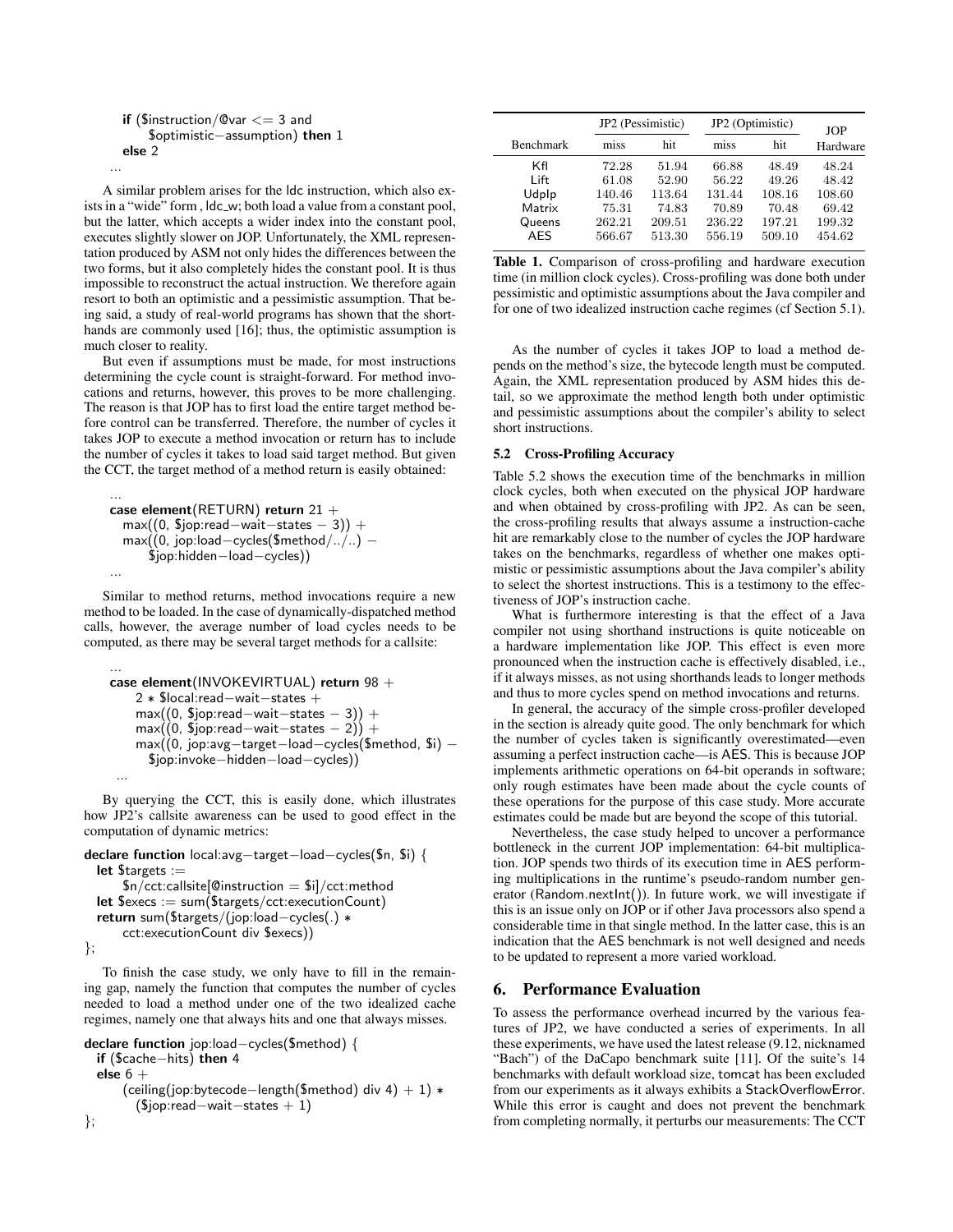|                  |            |               | Avg.         |         |
|------------------|------------|---------------|--------------|---------|
| <b>Benchmark</b> | <b>CCT</b> | $+$ Callsites | + Natives    | BB size |
| avrora           | 93,756     | 187,148       | 209,391      | 5.94    |
| batik            | 29,843     | 567,288       | 632,860      | 7.37    |
| eclipse          | 13,667,546 | 20,941,526    | 21,709,963   | 5.24    |
| fop              | 263,951    | 602,522       | 667,264      | 4.84    |
| h2               | 142,569    | 328,960       | 354.491      | 4.49    |
| ivthon           | 10,481,382 | 21,147,785    | 23, 167, 434 | 5.18    |
| luindex          | 77,963     | 235,326       | 250,349      | 5.74    |
| lusearch         | 56,927     | 91,302        | 96,443       | 6.12    |
| pmd              | 3,364,241  | 4,362,234     | 4,602,711    | 5.05    |
| sunflow          | 81,264     | 348,723       | 385,653      | 9.38    |
| tradebeans       | 4,045,407  | 6,673,170     | 7,445,191    | 5.43    |
| tradesoap        | 4,299,644  | 7,060,342     | 7,885,183    | 5.45    |
| xalan            | 224.665    | 387,423       | 418.536      | 10.74   |

Table 2. The number of CCT nodes produced by JP2 for the various DaCapo 9.12 benchmarks [\[11\]](#page-9-2) for different feature-sets. (When using the basic-block profiling feature, the average size of basic blocks is also given.)

always grows in proportion to the configured stack size. Please note that this error is not caused by JP2; it is a known issue with the benchmark itself (SourceForge issue ID: 2934521). All benchmarks have been run on a Dell PowerEdge M605 with 64 GiB of RAM with two 2.6 GHz AMD six-core Opteron processors (for a total of 12 cores) running on the Java HotSpot Server VM with JRE build 1.6.0 23-b05. 12 GiB of heap have been made available to the benchmarks. All performance measurements are taken for 5 iterations, whereas statistics on the number of CCT nodes are taken for the first iteration only.

Depending on which features of JP2 are used during profiling, the number of nodes in the CCT differs. Table 2 gives details on the CCTs' sizes for the 13 benchmarks chosen for our experiments. As can be seen, callsite awareness significantly increases the number of nodes in the CCT; without this feature subtrees are conflated. Using native-method prefixing in addition increases the CCTs' sizes further, albeit not as much. The average size of the basic blocks is computed from the total number of bytecode instructions executed divided by the numbers of basic blocks executed; in other words, the basic block sizes are weighted by the basic blocks' dynamic execution count.

Table 3 and Figure 6 jointly depict the runtime overhead caused by JP2 with different features enabled. As can be seen, using a callsite-aware JP2 does not incur a significantly higher overhead than using JP2 without callsite awareness, despite the fact that the profiles produced contain many more nodes (cf. Table 2). Although a larger number of nodes needs to be kept in memory, this in itself has little effect on performance, provided that the heap is large enough. (12 GiB proved to be more than sufficient in our experiments.) For a few benchmarks (lusearch and sunflow), whose threads all perform the same set of kernel tasks, performance even improves slightly as an increase in the overall number of nodes reduces the risk of contention when updating a node. Also, the calls to setBP() themselves only incur moderate overhead, making callsite awareness a feature that, on average, incurs little more overhead than JP2 without callsite awareness during the actual profiling. Offline processing of the much larger CCTs is a different matter, though.

In contrast to callsite awareness, native-method awareness does incur significant overhead, even though its effect on the generated CCTs is relatively minor (cf. Table 2); enabling native-method awareness on average adds only 8.8 % more nodes to the results.

The last feature we consider, introduced with the newest version of JP2, is the use of basic-block execution counters. It incurs overhead comparable to native-method awareness. What is interesting here is that benchmarks with a large average basic-block size do not necessarily incur less overhead than benchmarks with a smaller one, the sunflow benchmark being the prime example of this effect. The reason for the lack of strong correlation is that Table 2 reports the average basic-block sizes in bytecode instructions, some of which are much more complex to execute than others. The sunflow benchmark (a raytracer) in particular performs primarily less complex, arithmetic operations. Therefore, the relative overhead of maintaining the basic block execution count is larger for sunflow.

# 7. Related Work

Much related work exists in the area of profiling, even if one considers profilers for the Java Virtual Machine only.

In 2003, Dufour et al. presented \*J [\[19\]](#page-9-1), a profiler specifically designed for the collection of VM-independent dynamic metrics [\[18\]](#page-9-25). However, \*J relies on the now obsolete JVMPI [\[21\]](#page-9-26), usage of which incurs high measurement overhead. JP2 improves not only upon \*J in terms of overhead, but also does not rely on JVMPI anymore; it is thus more portable. \*J is accompanied by a dedicated trace-analyzer framework. In contrast, the approach advocated in this paper uses an off-the-shelf query language, namely XQuery, to compute dynamic metrics.

To reduce the overhead of profiling, several approaches combine sampling with stack inspection [\[4,](#page-9-27) [34\]](#page-9-5). Such approaches, however, cannot match the accuracy of the profiles produced with JP2. In particular, recent work by Mytkowicz et al. [\[25\]](#page-9-28) highlights the problems of such an approach. Attempts to further reduce overhead by a technique called "adaptive bursting" [\[35\]](#page-9-6) have been made. Regardless, by their design all sampling-based approaches cannot produce complete CCTs.

Another approach that trades accuracy for reduced overhead is to compute a probabilistic calling context (PCC) only [\[14\]](#page-9-29). Upon each method call, a probabilistically unique value is updated that represents the current calling context. Due to the probabilistic nature of this approach, reconstruction of the CCT from these values is not always possible, although recent work has shown promising results [\[13\]](#page-9-30). To the best of our knowledge the PPC approach has so far only been implemented by means of a modified JVM; no portable implementation does exist yet.

Another approach relying on a modified JVM is employed by the NetBeans Profiler.<sup>11</sup> This profiler uses Oracle's JFluid profiling technology [\[17\]](#page-9-31) for dynamic bytecode instrumentation and code hotswapping. Profiling can thus be enabled and disabled dynamically. Furthermore, it can be restricted to subsets of a program. In contrast, JP2 always instruments the entire program and also produces a CCT reflecting the program's entire execution. However, JP2 also offers an option to easily restrict the actual measurements to only parts of the execution (cf. Section 5).

# 8. Conclusions

Complete and accurate inter- and intra-procedural profiling of Java applications is important for workload characterization and can support various software engineering tasks such as program optimization, program comprehension, and reverse engineering. In this paper we have presented the new JP2 profiler that can produce such profiles on production JVMs. The CCTs thereby produced by JP2 can distinguish between callsites and provide execution statistics at the level of individual basic blocks of code. JP2 uses bytecode instrumentation techniques and avoids structural modifications of classfiles as much as possible to ensure compatibility with stateof-the-art JVMs. The profiler relies on a special, thread-safe, non-

<sup>11</sup> See <http://profiler.netbeans.org/>.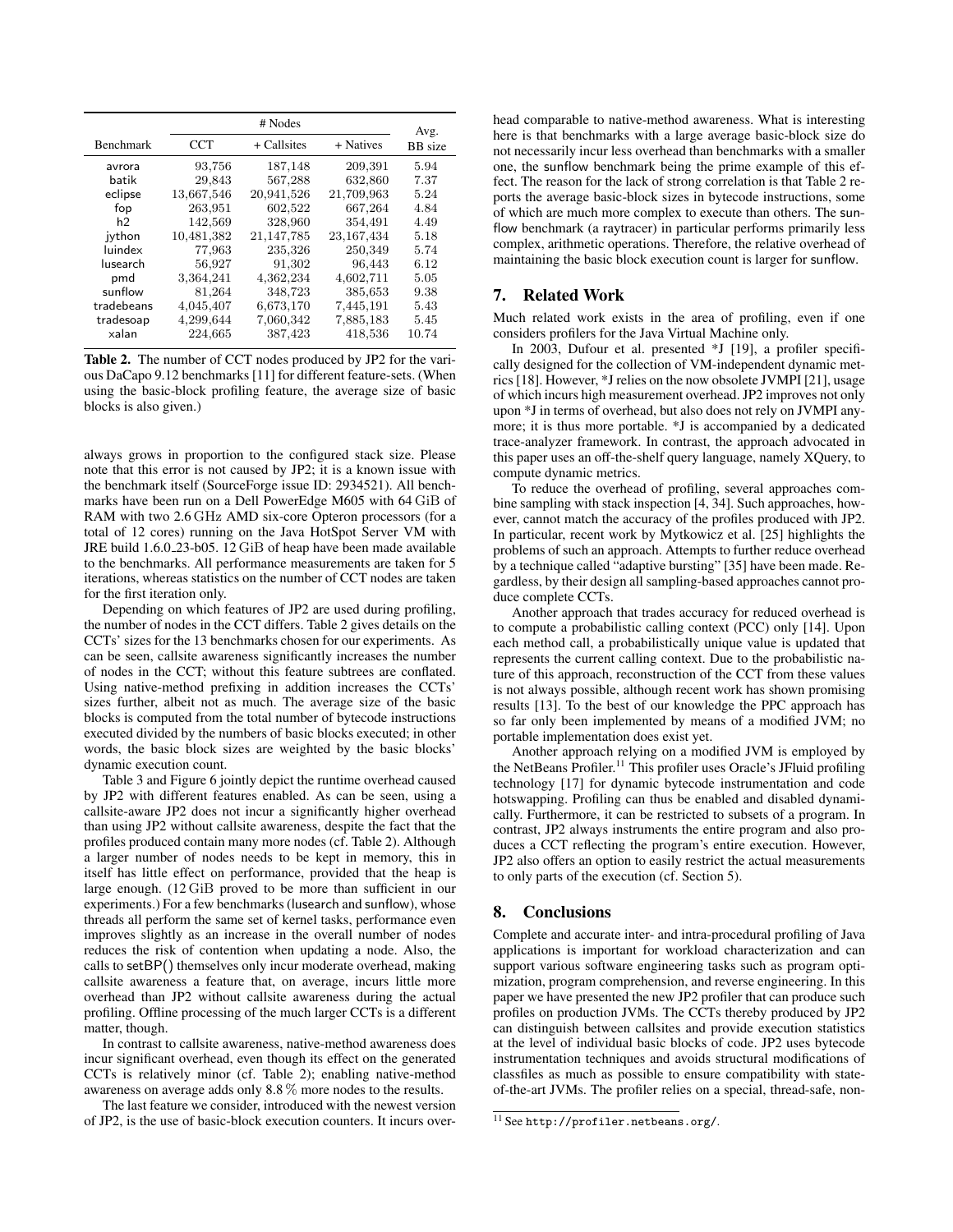|                  | No profiling | CCT (no callsites) |                     | + Callsites |                     | + Natives  |                     | + Basic Blocks |                     |
|------------------|--------------|--------------------|---------------------|-------------|---------------------|------------|---------------------|----------------|---------------------|
| <b>Benchmark</b> | Time $[s]$   | Time $[s]$         | Overhead            | Time $[s]$  | Overhead            | Time $[s]$ | Overhead            | Time [s]       | Overhead            |
| avrora           | 3.84         | 33.58              | 8.74x               | 35.32       | 9.19x               | 73.96      | 19.26x              | 115.86         | 30.17x              |
| batik            | 2.39         | 8.66               | $3.62\,\mathrm{x}$  | 7.98        | 4.54x               | 23.39      | 9.78x               | 46.09          | $19.28\,\mathrm{x}$ |
| eclipse          | 28.66        | 135.81             | 4.73x               | 151.16      | 5.51x               | 386.98     | $13.51\,\mathrm{x}$ | 743.71         | 25.94x              |
| fop              | 1.15         | 7.31               | 6.34x               | 7.21        | 8.31 x              | 18.14      | $15.77 \times$      | 35.71          | 31.04x              |
| h2               | 7.79         | 82.86              | $10.63\,\mathrm{x}$ | 92.59       | 11.91x              | 291.88     | $37.46\,\mathrm{x}$ | 554.25         | 71.14x              |
| ivthon           | 6.43         | 64.45              | $10.02\,\mathrm{x}$ | 102.92      | $17.38\,\mathrm{x}$ | 438.07     | $68.12 \text{ x}$   | 607.32         | 94.44 x             |
| luindex          | 1.22         | 11.72              | 9.60x               | 11.95       | 10.14x              | 34.88      | 28.59x              | 72.98          | $59.81\,\mathrm{x}$ |
| lusearch         | 1.25         | 27.55              | 22.04x              | 24.48       | 19.16x              | 34.85      | $27.88\,\mathrm{x}$ | 71.21          | $56.96\,\mathrm{x}$ |
| pmd              | 2.91         | 11.29              | 3.87x               | 12.31       | 4.27x               | 22.61      | 7.76x               | 35.81          | $12.31\,\mathrm{x}$ |
| sunflow          | 1.67         | 68.78              | 41.18x              | 54.31       | $31.06\,\mathrm{x}$ | 106.49     | 63.76x              | 170.91         | 102.34 x            |
| tradebeans       | 7.77         | 52.21              | $6.71\,\mathrm{x}$  | 66.47       | 8.41x               | 128.41     | $16.52\,\mathrm{x}$ | 131.69         | 16.94 x             |
| tradesoap        | 7.31         | 37.67              | 5.15x               | 35.55       | $5.01\,\mathrm{x}$  | 66.96      | 9.16x               | 120.63         | $16.52\,\mathrm{x}$ |
| xalan            | 1.42         | 16.16              | 11.38x              | 20.47       | 14.41x              | 27.21      | 19.16x              | 33.22          | 23.39x              |
| Geo. mean        | 3.42         | 29.41              | $8.55 \text{ x}$    | 33.05       | $9.63\,\mathrm{x}$  | 70.50      | 20.55x              | 117.35         | 34.21x              |

Table 3. Runtime overhead incurred by JP2 with different features for the DaCapo 9.12 benchmarks [\[11\]](#page-9-2). The arithmetic mean of 5 runs in the same JVM process (separately started for each benchmark) is shown for each benchmark.



Figure 6. Runtime overhead incurred by JP2 with different features for the DaCapo 9.12 benchmarks [\[11\]](#page-9-2). The arithmetic mean ± sample standard deviation of 5 runs is shown for each benchmark.

blocking data structure to represent the profile at runtime, integrating the activities of all threads into a single profile.

JP2 supports custom serialization plugins from whose output various dynamic metrics can be derived. Two of these serialization plugins output the profiles in XML format. This allows researchers to concisely express their metrics in terms of XQuery [\[12\]](#page-9-13); metric computation is then done by an off-the-shelf XQuery processor. We demonstrate the convenience and versatility of this workflow with a case-study on cross-profiling for an embedded Java processor.

Depending on the features used, JP2 incurs overhead of a factor between  $8.55 x$  and  $34.21 x$  (geometric mean) for the DaCapo benchmarks. The three significant sources of this overhead are the generation of a callsite-aware CCT, the use of native method prefixing, and intra-procedural profiling at the basic block level; all three features are optional and can be disabled in case the respective information is not needed to compute the desired metrics.

JP2 is Open Source and available to the public under the GNU General Public License. It is currently being employed successfully in a project that aims at characterizing and comparing Java and Scala workloads [\[31,](#page-9-32) [32\]](#page-9-33).

Regarding limitations, JP2 currently does not distinguish between different classloaders. That is, if a polymorphic callsite invokes two different target methods with the same name and signature that are defined in distinct classes bearing the same name but defined by distinct classloaders, the two targets will be represented by the same CCT node. Such a situation may yield corrupt profiles, but was not encountered in practice so far. Furthermore, the JVM specification [\[22\]](#page-9-34) imposes several restrictions on class files that may impair any tool relying on bytecode instrumentation techniques. For instance, method bodies must not exceed  $2^{16}$  bytes in length (indices in exception tables, line number tables, and local variable tables are unsigned 16-bit values). Beyond overcoming the above limitations, future work consists of adding the option to compress recursive cycles in the CCT in order to make the CCT's in-memory representation more space-efficient.

## Acknowledgments

This work has been supported by the Swiss National Science Foundation and by CASED [\(www.cased.de\)](http://www.cased.de/).